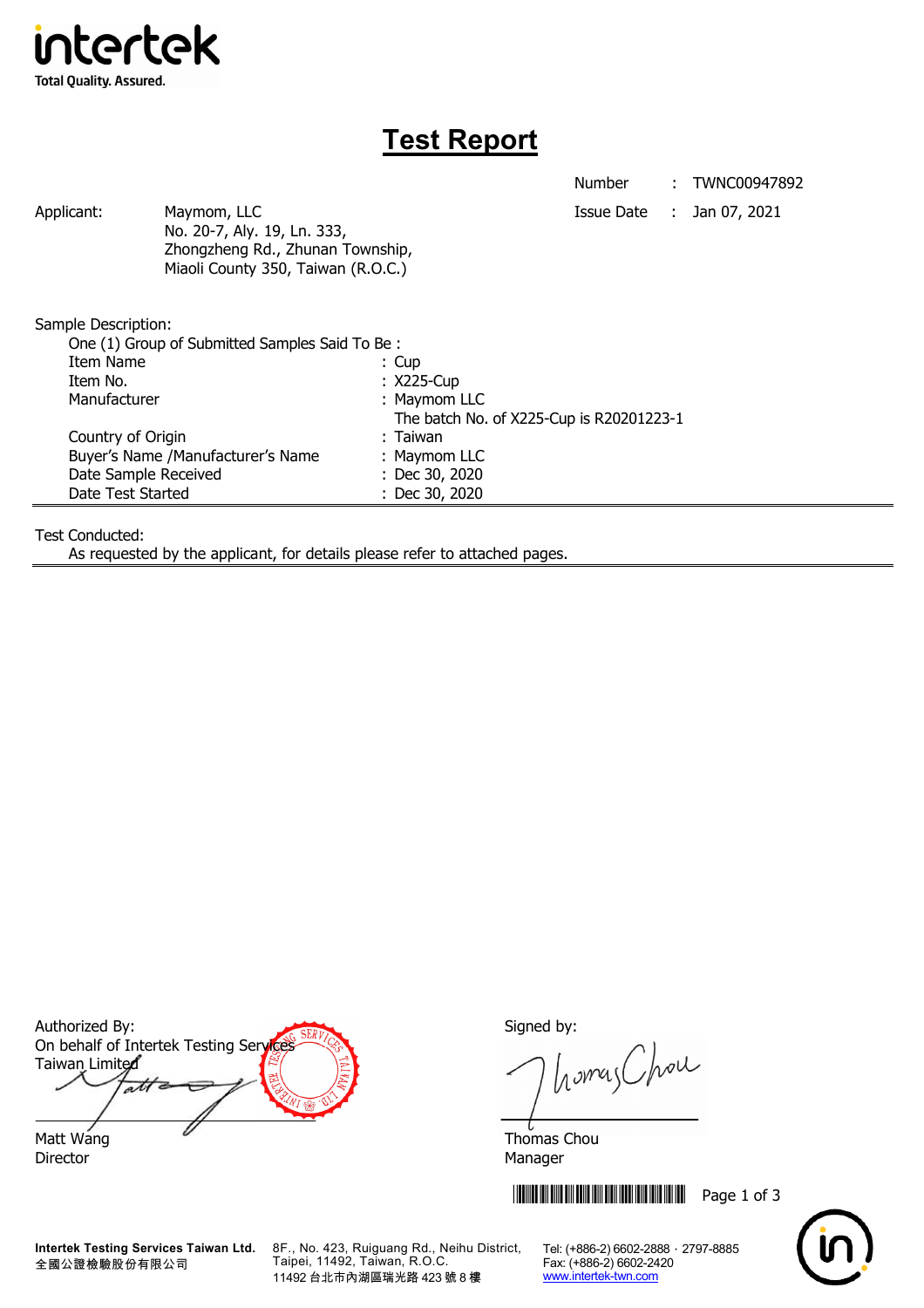

Test Conducted :

Number : TWNC00947892

## **1. Overall Migration Test for Plastic Food Contacting Materials/Articles**

With reference to Commission Regulation (EU) No. 10/2011 and its amendments, the migration test was conducted once.

- I. Test Condition: 60 ℃ for 12 hours
- II. Test Result

Food Simulant Food Simulant Result (mg/dm<sup>2</sup>) 50% (v/v) Ethanol 1

Remarks: Solvents & test condition were selected based on applicant's request.

## **2. Specific Migration of Bisphenol-A (BPA) Test for Plastic Food Contacting Materials/Articles**

With reference to commission regulation (EU) No. 10/2011 and its amendments, the migration test was conducted once.

- I. Test Condition: 60 ℃ for 12 hours
- II. Test Result

Food Simulant **Food Simulant** Result (mg/kg food)<br>Transparent plastic (#)

50% (v/v) Ethanol ND

Remarks: Detection limit =  $0.05$  mg/kg-food

 $#$  = The result was expressed in mg/kg applying a surface to volume ratio of 6 dm<sup>2</sup> per kg, which was quoted for samples that are containers or are comparable to containers or which can be filled, with a capacity of less than 500 milliliters or more than 10 liters. Solvents & test condition were selected based on applicant's request.



**Intertek Testing Services Taiwan Ltd.** 全國公證檢驗股份有限公司

8F., No. 423, Ruiguang Rd., Neihu District, Taipei, 11492, Taiwan, R.O.C. 11492 台北市內湖區瑞光路 423 號 8 樓

Tel: (+886-2) 6602-2888 · 2797-8885 Fax: (+886-2) 6602-2420 www.intertek-twn.com

**THEFT THEFT THEFT THEFT THEFT THEFT THEFT THEFT THEFT THEFT THEFT THEFT THEFT THEFT THEFT THEFT THEFT THEFT TH**